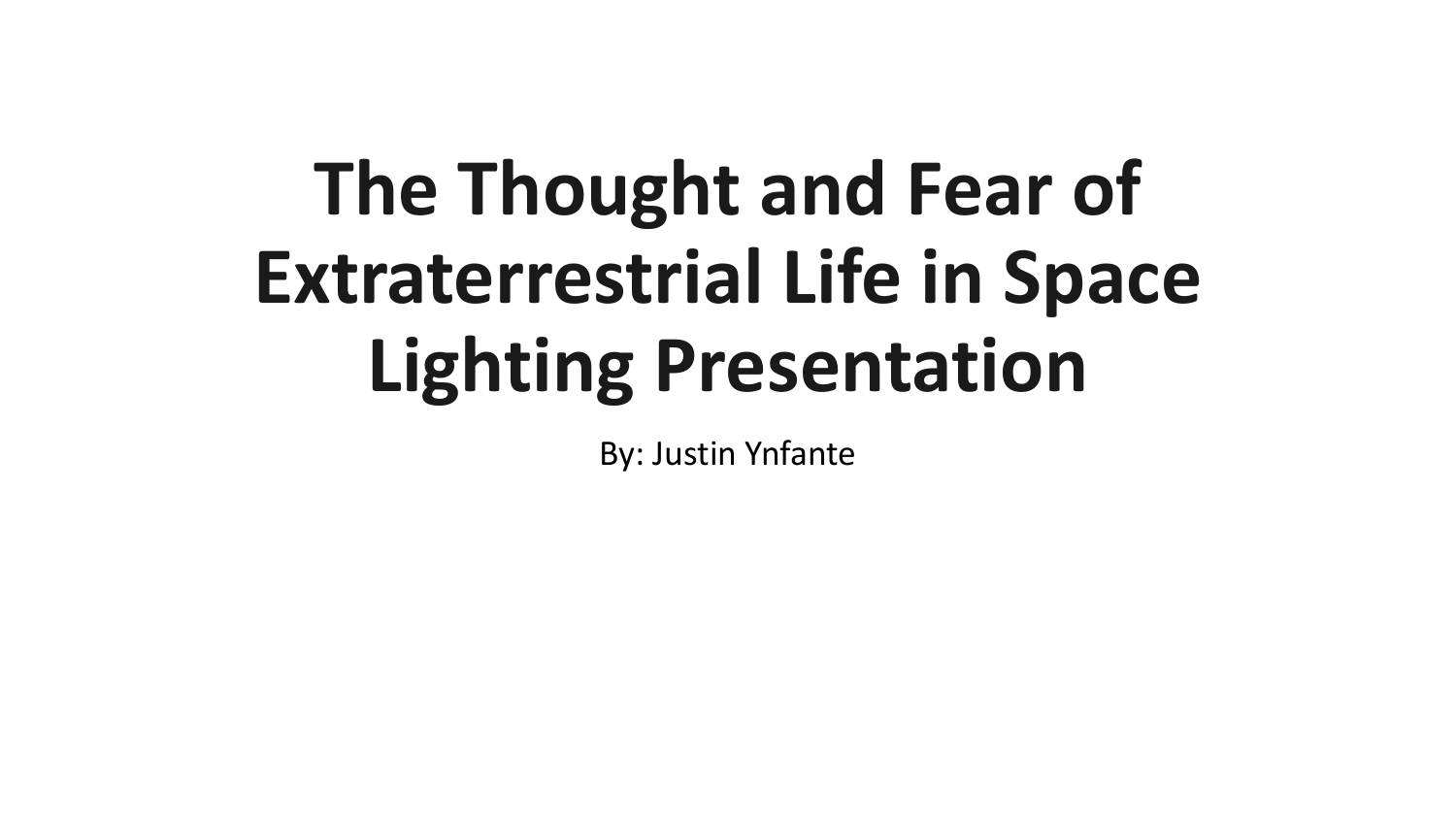## Research Question

Question: Are we ready for any sort of contact with extraterrestrial life?

Answer: To cut it short, we are not ready at the current moment since we have no idea what real extraterrestrial life can do, let alone do we even know that they exist. However, we will never know how any sort of contact will go.

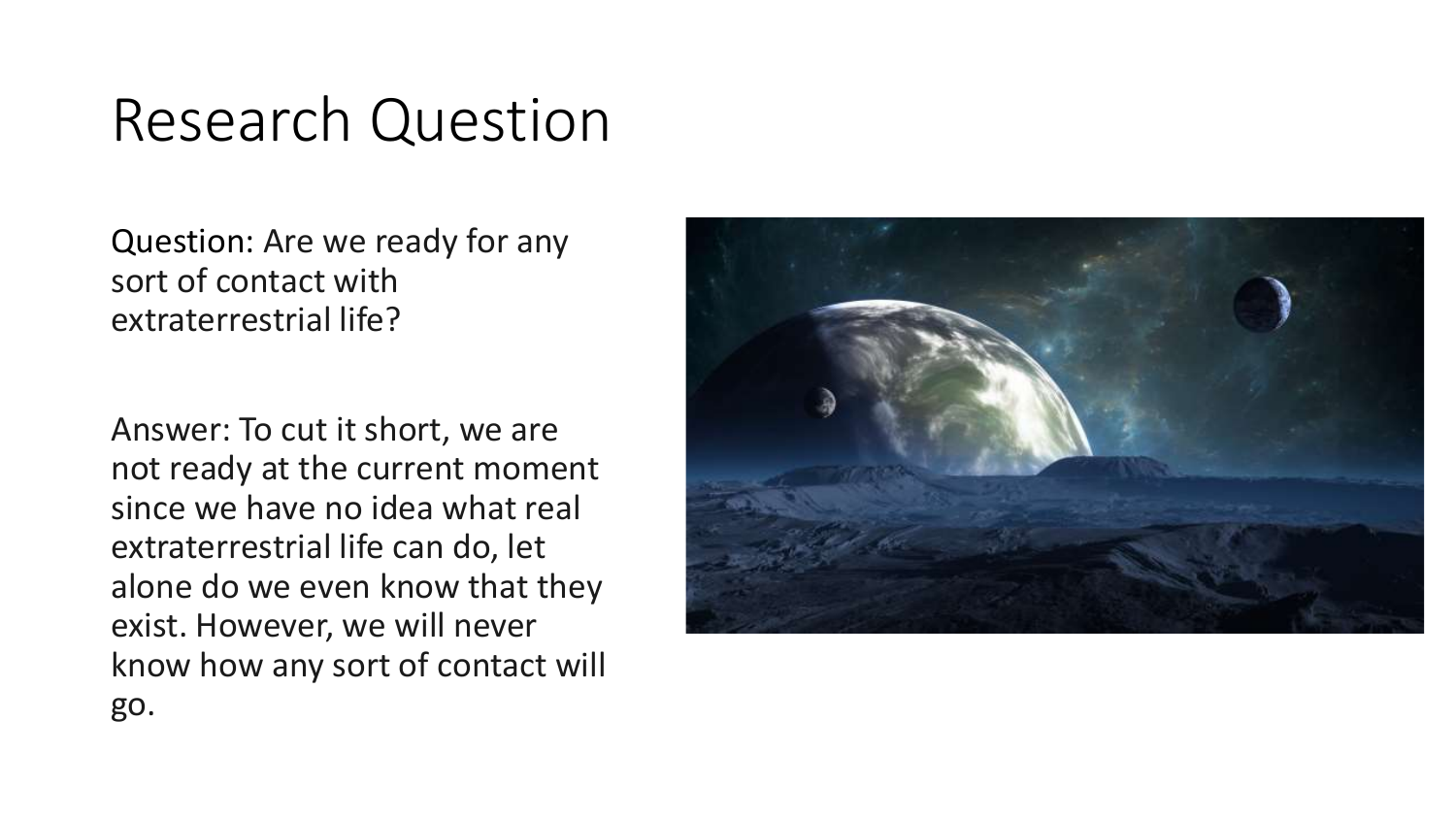## Summary

Extraterrestrial life is the idea that life outside of Earth may exist or did not originate from Earth. This can range from simple germs to full intelligent beings and maybe even full civilizations that can be far advanced than current humanity. What my project goes on about is different topics of how people tackle extraterrestrial life.

- 1. The aspect on how life can even form.
- 2. Seeing how aliens act or talk in movies.
- 3. Picturing what an alien is.
- 4. There may be possible extraterrestrial life from far away.
- 5. How contact may have an impact on Earth.

These are the main topics I touched when I was finding research on the matter and there are quiet interesting stuff to find and even more come up to this day.